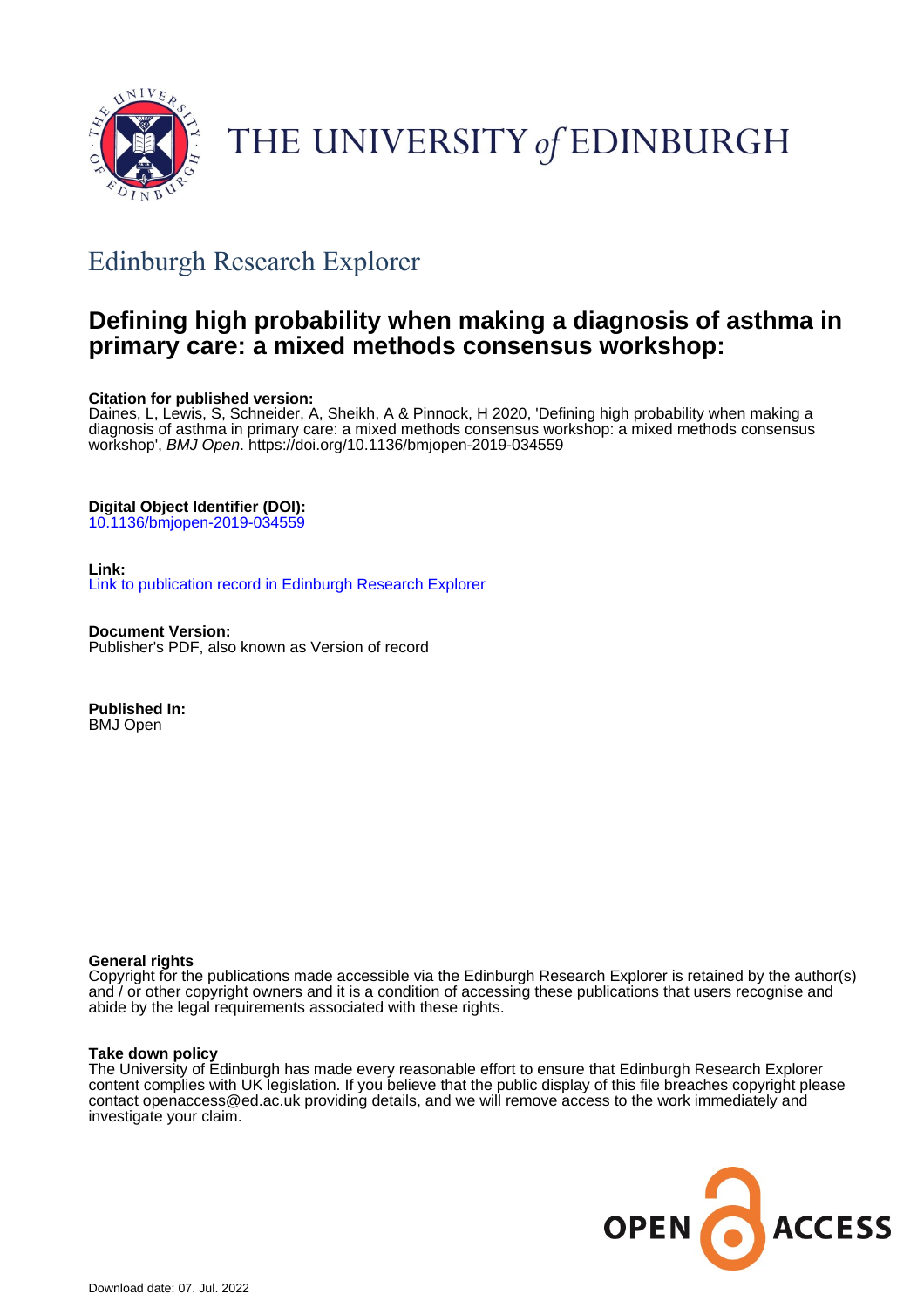# **BMJ Open Defining high probability when making a diagnosis of asthma in primary care: mixed-methods consensus workshop**

LukeDaines  $\bigcirc$ ,<sup>1</sup> Steff Lewis,<sup>1</sup> Antonius Schneider,<sup>2</sup> Aziz Sheikh,<sup>1</sup> Hilary Pinnock<sup>1</sup>

#### **To cite:** Daines L, Lewis S, Schneider A, *et al*. Defining high probability when making a diagnosis of asthma in primary care: mixed-methods consensus workshop. *BMJ Open* 2020;10:e034559. doi:10.1136/ bmjopen-2019-034559

► Prepublication history for this paper is available online. To view these files, please visit the journal online (http://dx.doi. org/10.1136/bmjopen-2019- 034559).

Received 25 September 2019 Revised 04 March 2020 Accepted 01 April 2020

#### Check for updates

© Author(s) (or their employer(s)) 2020. Re-use permitted under CC BY-NC. No commercial re-use. See rights and permissions. Published by BMJ.

1 Asthma UK Centre for Applied Research, Usher Institute, The University of Edinburgh, Edinburgh, UK 2 TUM School of Medicine, Institute of General Practice and Health Services Research, Technical University of Munich, Munich, Germany

Correspondence to Dr Luke Daines; luke.daines@ed.ac.uk

# **ABSTRACT**

**Objective** Making the diagnosis of asthma is challenging. Guidelines recommend that clinicians identify a group at 'high probability' of asthma. High probability, however, is not numerically defined giving rise to uncertainty. The aim of this work was to build consensus on what constitutes a high probability of asthma in primary care. High probability was defined as the probability threshold at which there is enough information to make a firm diagnosis of asthma, and a subsequent negative test would not alter that opinion (assumed to be a false negative).

Design Mixed-methods study.

Setting A consensus workshop using modified nominal group technique was held during an international respiratory conference.

Participants International conference attendees eligible if they had knowledge/experience of working in primary care, respiratory medicine and spoke English.

Methods Participants took part in facilitated discussions and voted over three rounds on what constituted a high probability of asthma diagnosis. The workshop was audiorecorded, transcribed and qualitatively analysed.

Results Based on final votes, the mean value for a high probability of asthma in primary care was 75% (SD 7.6), representing a perceived trade-off between limiting the number of false positives (more likely if a lower threshold was used) and pragmatism on the basis that first-line preventive therapies (ie, low-dose inhaled corticosteroids) are relatively low risk. The need to review response to treatment was strongly emphasised for detecting nonresponders and reviewing the diagnosis.

Conclusion A consensus probability of 75% was the threshold at which the primary care participants in this workshop felt confident to establish the diagnosis of asthma, albeit with the caveat that a review of treatment response was essential. Contextual factors, including availability and timing of tests and the ease with which patients could be reviewed, influenced participants' decision making.

#### **BACKGROUND**

Misdiagnosis of asthma is common with both underdiagnosis and overdiagnosis reported.<sup>1–3</sup> Asthma is difficult to diagnose because it is a heterogeneous disease with different underlying disease processes, defined by variable symptoms and expiratory airflow limitation.<sup>[4](#page-7-1)</sup> Investigations can determine key features of

# Strengths and limitations of this study

- ► This study achieved consensus on a value for 'high probability' of asthma diagnosis in primary care.
- ► Qualitative analysis provided insight into the contextual factors that affect the decision making of health professionals when assessing someone with symptoms to suggest asthma.
- $\triangleright$  We recruited 10 participants, the suggested number for a modified nominal group technique workshop, yet because of the small sample, the statistical analysis should be interpreted cautiously and in conjunction with the qualitative analysis.
- ► Participants were recruited from an international conference and, reflecting the majority of delegates, were doctors working in primary care from around the world with interest in respiratory medicine.
- ► We chose not to include clinicians from secondary/tertiary care because health problems typically present differently between primary and secondary care settings.

asthma, but all have limitations. For instance, spirometry is considered the reference standard for diagnosing airway obstruction,<sup>5</sup> but airway obstruction may not be persistent or present in all cases of asthma.<sup>[6](#page-7-3)</sup> Bronchial provocation is the reference standard for determining bronchial hyper-responsiveness<sup>7</sup> but is time-consuming, carries a risk of inducing severe bronchospasm<sup>8</sup> and is not widely available internationally. Fractional exhaled nitric oxide (FeNO) identifies airway inflammation and is useful for ruling in but less helpful for ruling out asthma.<sup>[9](#page-8-2)</sup> Peak flow variability is straightforward to perform but has low diagnostic accuracy for asthma.<sup>10 11</sup> In the absence of an investigation that can rule in or rule out asthma with high certainty, the diagnosis of asthma is often made clinically.

Therefore, if asthma is suspected in people presenting with undifferentiated symptoms (typically to primary care), health professionals are recommended to build up evidence for or against the presence of the diagnosis by undertaking a structured clinical

**BMI**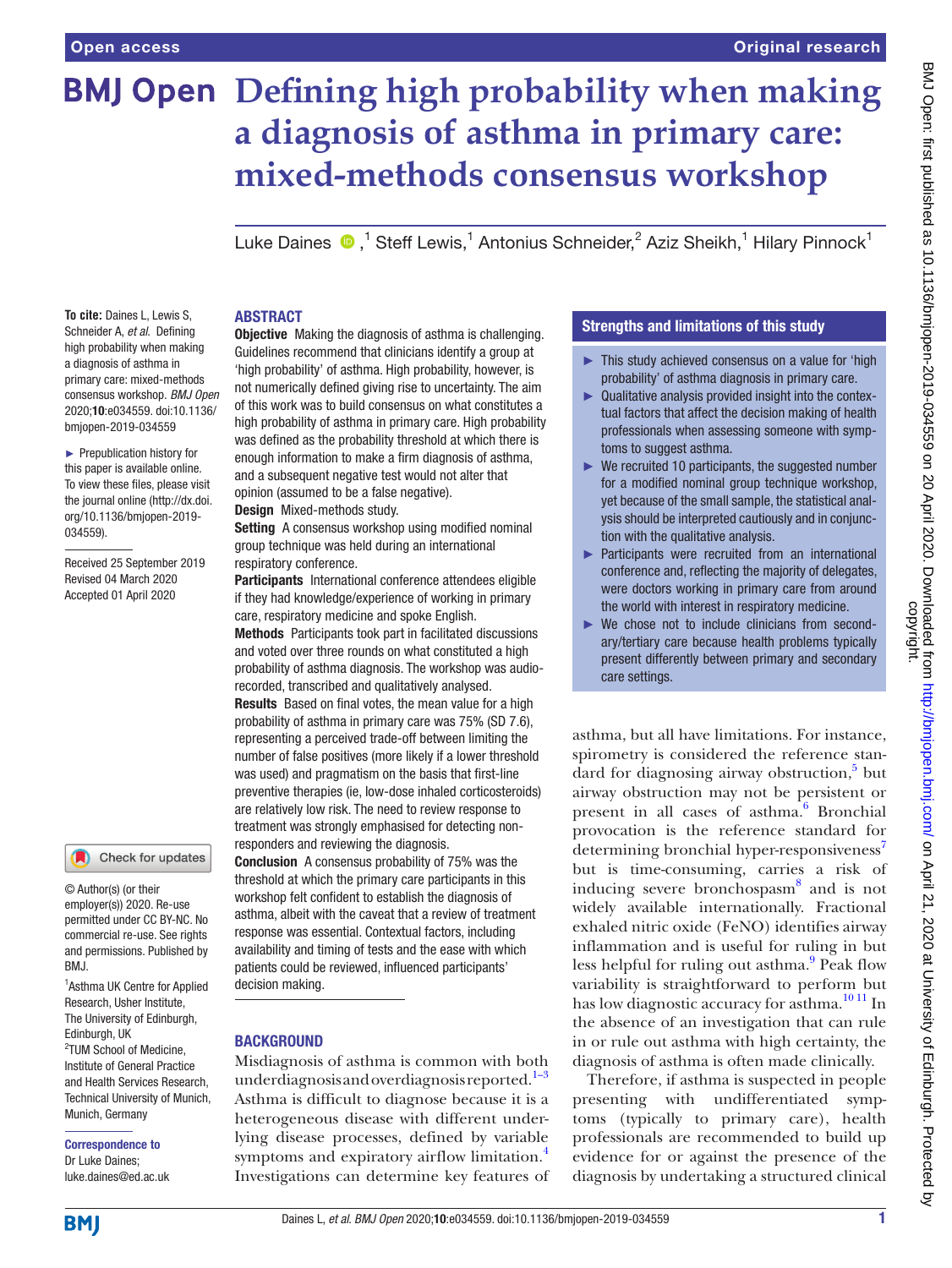assessment. $4^{12}$ <sup>13</sup> Current guidelines differ in their recommendations about the steps needed to achieve an asthma diagnosis.[4 12 13](#page-7-1) The Global Initiative for Asthma and the National Institute for Health and Care Excellence advise that anyone suspected of asthma should be assessed with spirometry, peak flow variability and/or  $FeNO.<sup>413</sup>$  If uncertainty remains after initial investigations, repeating tests after an interval or additional testing (such as bronchial provocation) is advised. $4^{13}$  The British Thoracic Society (BTS)/Scottish Intercollegiate Guideline Network (SIGN) advise weighing up the probability that an individual has asthma. $12 \text{ In the case of intermediate or low}$  $12 \text{ In the case of intermediate or low}$ probability, further investigations are necessary.<sup>12</sup> Individuals judged to be at high probability of asthma may be coded as having suspected asthma and a monitored trial of treatment initiated with clear plans for reassessment.<sup>[12](#page-8-6)</sup>

The differences between asthma guidelines have unfortunately led to confusion among some health professionals[.14](#page-8-7) Furthermore, as asthma is a variable, heterogeneous condition, the clinical picture is not always obvious, and in some instances, diagnostic investigations, which may deliver false-positive or false-negative results, can add to uncertainty.

The probability of asthma is informed by all available information, which will include a clinical assessment, previous clinical records, as well as the results of any investigations that have been undertaken. Choosing if and when to conduct a further investigation or to commence treatment is conceptualised in the threshold approach to diagnosis. $15$  The 'test-treatment' threshold indicates the point at which further testing would be unlikely to alter the probability of the diagnosis. If an individual is below the test-treatment threshold, then further information or investigations are likely to help decision making and should be completed.<sup>15</sup> If the probability is higher than the test-treatment threshold, further investigations are unlikely to improve the probability, so the diagnosis can be confirmed and treatment started[.15](#page-8-5) In the context of asthma, probability above the test-treatment threshold would lead to a 'suspected asthma' code and a monitored trial of treatment.<sup>[12](#page-8-6)</sup>

Having a numerically defined threshold could bring clarity over what guidelines describe as 'high probability' of asthma, $\frac{12}{12}$  $\frac{12}{12}$  $\frac{12}{12}$  which would also facilitate greater consistency between clinicians regardless of their levels of experience. Second, in the context of clinical prediction models for asthma diagnosis, $16$  it may be possible to input clinical assessment and investigation results into an algorithm and to generate a numerical probability that asthma is present. A consensus on the test-treatment threshold could help clinicians to make sense of the output of such algorithms.

Therefore, this study sought to achieve consensus for the test-treatment threshold for asthma diagnosis in adults; identifying the probability at which primary care clinicians can feel confident they have enough information to make a diagnosis, and information from additional investigations is unlikely to change their diagnosis.

# **METHODS**

We undertook a consensus workshop using modified nominal group technique (NGT) methodology.<sup>17</sup> 18 The workshop was held during an International Primary Care Respiratory Group (IPCRG) conference in Bucharest, Romania, in May 2019. Workshop materials were developed by the research team and piloted during a practice event held with colleagues from the Asthma UK Centre for Applied Research, 6weeks in advance.

#### **Recruitment**

Potential participants were identified from the publicly available IPCRG conference programme with support from the conference organisers. Participants were eligible if they had knowledge and experience of working in primary care or equivalent settings and had sufficient fluency in English to take part in the discussion. We sought 10 participants (the suggested number for a modified NGT consensus)<sup>17</sup> from clinical backgrounds with a specialist interest in asthma and from a range of countries. Potential participants were contacted by email with an information sheet.

## Data collection

A first round of voting was conducted by email 2weeks before the face-to-face workshop. Participants were asked, 'At what probability would you consider someone to be at high probability of asthma diagnosis?' and provided an answer (an integer between 0% and 100%) anonymously.

At the beginning of the face-to-face workshop, participants were provided with a detailed explanation of the session and were asked to sign a consent form. Participants received a 20min presentation with definitions of key terms, an explanation of the rationale and anonymised feedback from the first round of voting ([table](#page-2-0) 1). Remaining uncertainties were addressed before participants voted for a second time (anonymously) on

<span id="page-2-0"></span>

|                       | <b>Table 1</b> Outline of the information provided to participants |  |  |  |
|-----------------------|--------------------------------------------------------------------|--|--|--|
| before round 2 voting |                                                                    |  |  |  |

| <b>Content</b>                                             | <b>Description</b>                                                                                                                                                                             |
|------------------------------------------------------------|------------------------------------------------------------------------------------------------------------------------------------------------------------------------------------------------|
| Challenges<br>relating to<br>asthma<br>diagnosis           | Definition of asthma, rates and<br>consequences of misdiagnosis and the<br>lack of a 'gold' standard test for asthma<br>were presented.                                                        |
| Approaches<br>to asthma<br>diagnosis                       | Recommendations from the Global<br>Initiative for Asthma <sup>4</sup> and the National<br>Institute for Health and Care Excellence <sup>13</sup><br>were presented.                            |
| <b>Threshold</b><br>approach to<br>diagnosis <sup>15</sup> | The threshold approach to diagnosis was<br>explained with asthma-specific cases and<br>diagrams.                                                                                               |
| Probability<br>of an asthma<br>diagnosis                   | Two cases were presented demonstrating<br>how the probability of a diagnosis can<br>vary, depending on the information<br>available at different times and before and<br>after investigations. |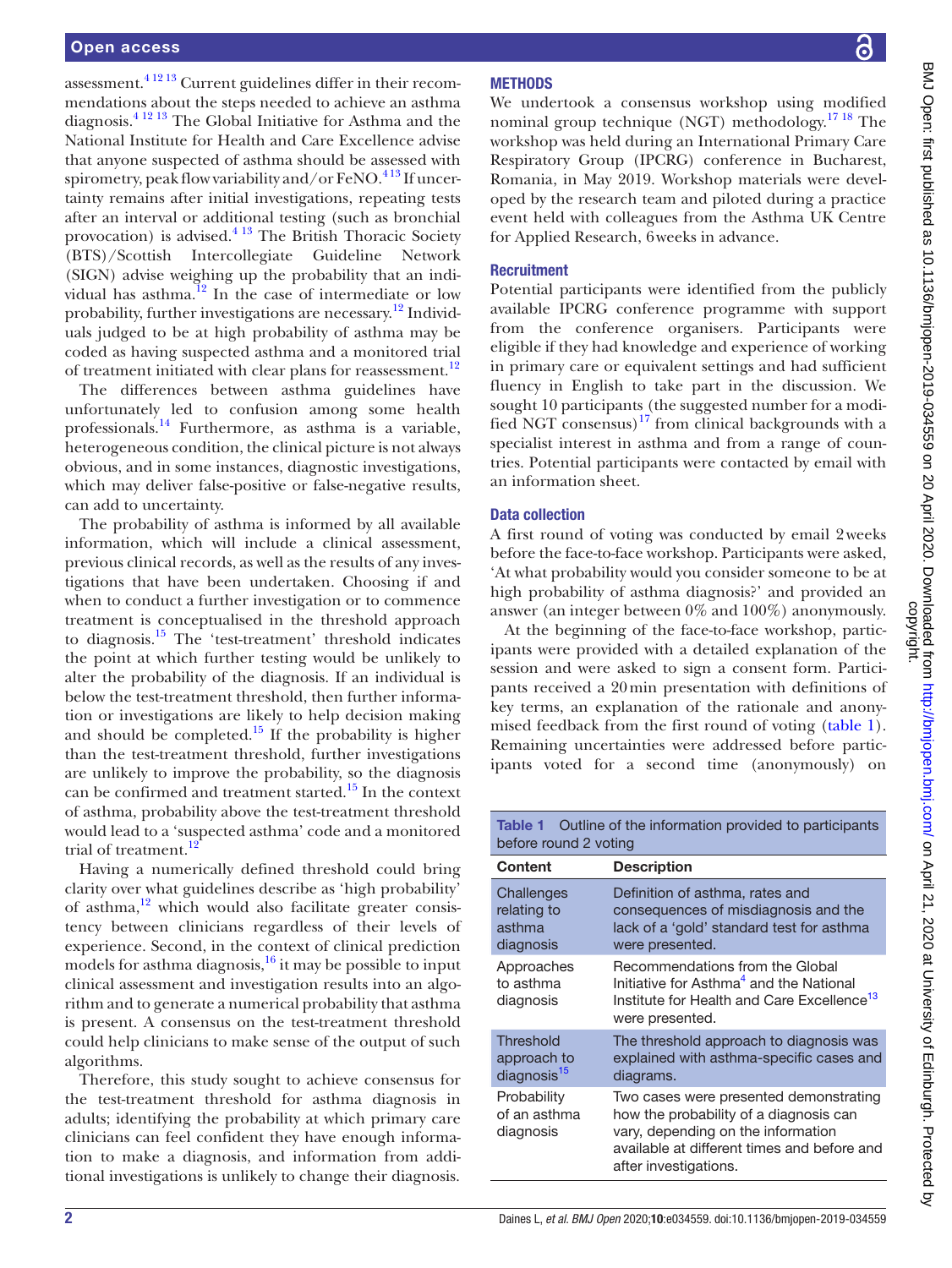the question 'At what probability would you consider someone to be at high probability of asthma diagnosis?'

Anonymised results of the second round of voting were displayed graphically and reviewed by the group. Participants discussed the question and considered the pros and cons of choosing too high or too low a value for the threshold. Discussion was facilitated by two researchers, both academic general practitioners, with materials including two clinical cases used to direct the conversation. A final round of anonymous voting on the research question was completed, marking the end of the workshop.

#### Data analysis

Each round of participant voting was visualised graphically and analysed using descriptive statistics (mean, SD and range) using R. The workshop was, with permission of participants, audio-recorded and transcribed. The workshop discussion was analysed qualitatively using a thematic approach.[19](#page-8-10) The transcript was read, and initial coding was completed using NVivo V.10 (QSR International). Codes were collected into potential themes, and a final coding framework agreed on following discussion within the research team.

#### **RESULTS**

A total of 26 people were approached (selected to try and achieve a broad range of nationalities), of whom 10 participants (4 women) from nine countries were available and recruited into the study. [Table](#page-3-0) 2 lists the countries of origin and the professional backgrounds of the participants. Though not formally assessed, each participant was sufficiently fluent in English to take an active role in the discussion. All participants had a specialist interest in respiratory healthcare. A complete set of votes was received for every round except for one participant in round 1. Based on the final round of voting, the mean consensus value for the threshold constituting high probability of asthma was 75% (SD 7.6). By the final round of voting, there was less variation between participants

<span id="page-3-0"></span>

| Table 2 Countries of origin and professional background of<br>the participants |                                        |                                               |  |  |  |  |
|--------------------------------------------------------------------------------|----------------------------------------|-----------------------------------------------|--|--|--|--|
| <b>Region</b>                                                                  | <b>Countries</b>                       | <b>Professional role</b>                      |  |  |  |  |
| Northern Europe                                                                | Germany,<br>Netherlands.<br>Sweden, UK | 4 Academic GPs<br>1 GP with multiple<br>roles |  |  |  |  |
| Southern Europe                                                                | Portugal, Spain                        | 2 Academic GPs                                |  |  |  |  |
| Eastern Europe                                                                 | Romania                                | 1 Asthma/allergy<br>physician                 |  |  |  |  |
| Far Fast<br>subcontinent                                                       | Malaysia                               | 1 Academic GP                                 |  |  |  |  |
| Australasia                                                                    | Australia                              | 1 Academic GP                                 |  |  |  |  |
| GP, general practitioner.                                                      |                                        |                                               |  |  |  |  |

<span id="page-3-1"></span>

| <b>Table 3</b> Participant votes across the three rounds |           |            |           |  |  |
|----------------------------------------------------------|-----------|------------|-----------|--|--|
| <b>Participant</b>                                       | Round 1   | Round 2    | Round 3   |  |  |
| A                                                        | 80%       | 75%        | 70%       |  |  |
| B                                                        | 95%       | 95%        | 65%       |  |  |
| C                                                        | 80%       | 70%        | 65%       |  |  |
| D                                                        | 70%       | 90%        | 80%       |  |  |
| E                                                        | 80%       | 80%        | 65%       |  |  |
| F                                                        | 80%       | 70%        | 80%       |  |  |
| G                                                        | 80%       | 85%        | 85%       |  |  |
| н                                                        | 100%      | 80%        | 80%       |  |  |
|                                                          |           | 90%        | 80%       |  |  |
| J                                                        | 80%       | 65%        | 75%       |  |  |
| Mean (SD)                                                | 83% (9.1) | 80% (10.0) | 75% (7.6) |  |  |

compared with rounds 1 and 2, with the lowest and highest votes at 65% and 85%, respectively [\(table](#page-3-1) 3).

[Figure](#page-3-2) 1 displays how voting frequencies changed between rounds. The first– round, completed via email, showed a peak of votes at 80%, with few participants choosing a 'high' threshold (eg, 95% or 100%). Round 2, completed after a 20min introduction and explanation, demonstrated more variation among participants, with no clear majority. The final voting round, after the facilitated discussion, showed a general reduction in the threshold voted for and two values, 65% and 80%, attracting several votes.

#### Influences on participant decision making

Reviewing the discussion identified a number of factors that shaped the evolution of participants' decision making on what the threshold should be. The context in which



<span id="page-3-2"></span>Figure 1 Histogram with density plot demonstrating the voting frequencies from each round.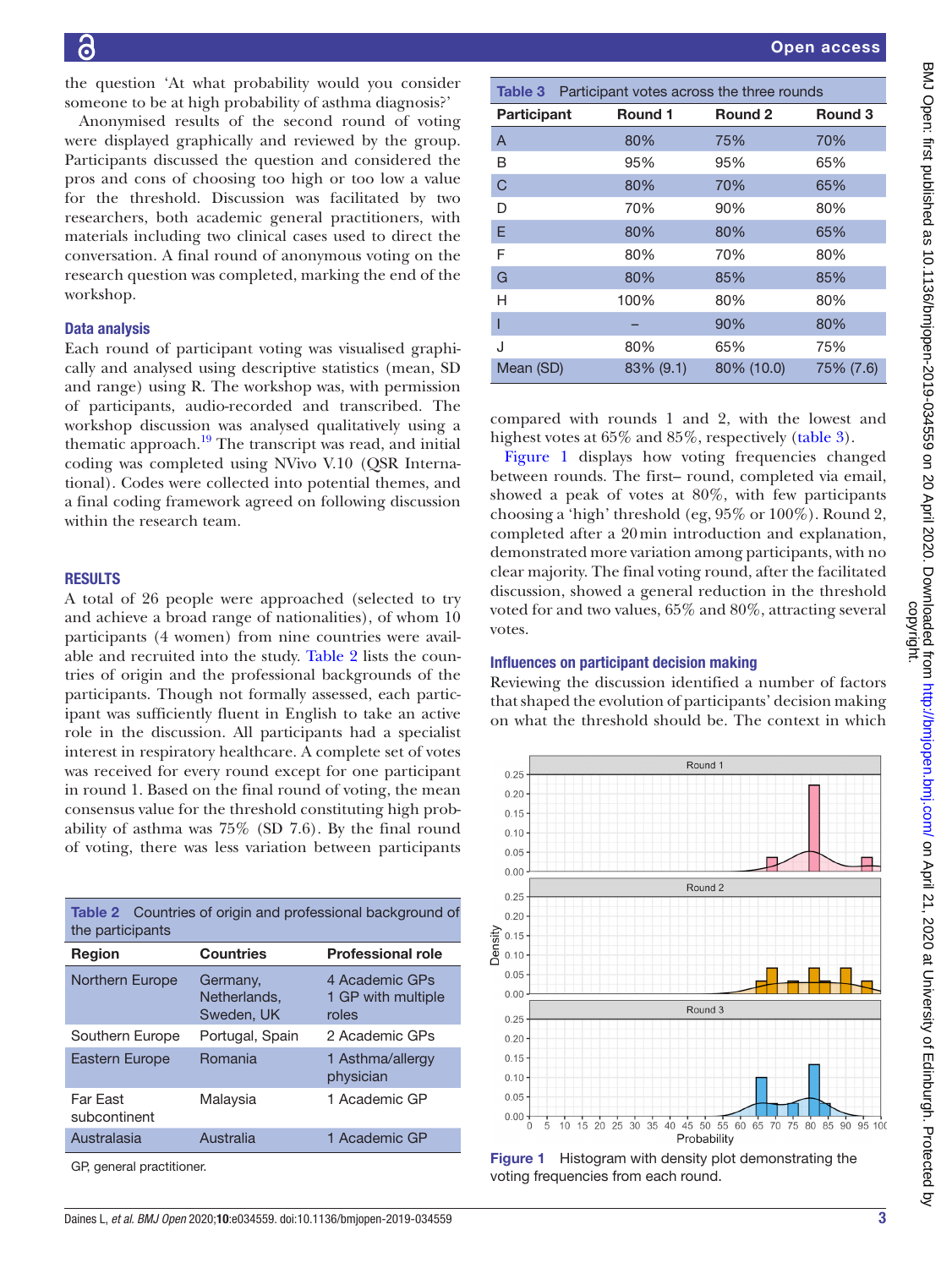each participant worked and the resources available to them influenced their choice of threshold. Some participants had ready access to investigations, which enabled them to complete testing quickly and easily.

I have a spirometer in my office and […] I love to depict the patients at once. Participant F

Another participant explained that the timing at which spirometry was performed could make a difference to the interpretation:

We can get a full spirometry in a week where I work. But if we would have to wait for 2 weeks then they [the patient] would probably be better by then. So, it depends on when they get the test. Participant H

In contrast, participant B shared how she dealt with a patient with suspected asthma in a low resource setting:

We don't have access to spirometry, and we have very limited peak flow at the clinics, so if I have a patient at the clinic presenting with wheezing and some degree of asthma history, the aim is to provide a treatment so that they can go home better rather than really getting the diagnosis. Participant B

# 'Asthma' as a diagnostic label?

Regardless of the health system or availability of investigations, some participants argued that providing treatment may be an appropriate option even without a precise diagnostic label:

Well it's all about the 'game' you are in…and the 'game' we are in is reducing the number of symptoms and reducing the risk, that's the 'game' we are in. We are not in the 'game' of this is asthma or this is not asthma. Participant J

…it's our job as a GP to decide if someone is ill or not together with the summarisation of different test(s), so if someone has a really clear history [of asthma] but spirometry doesn't help me in that patient at that moment, then I treat him despite a negative spirometry. Participant F

In addition, participant C explained that using asthma as a diagnostic label was a problem as contemporary understanding of asthma is not as a single disease:

…asthma is not a disease, there is not one asthma, there is different 'asthmas'…So that is the main problem, we are diagnosing with one word many diseases, different pathophysiologies, different things. Participant C

# Different 'tests' for asthma

In the absence of a 'gold standard' investigation for asthma and understanding asthma to be a heterogeneous disease, participants discussed strategies they used to make a diagnosis of asthma:

We get information from several diagnostic tests. So, the medical history is a diagnostic test, physical examination is a diagnostic test, spirometry, peak flow variability and so on. And we as physicians sometimes decide which test we accept, or refuse, and we make a mixture in our minds somehow and come to the final diagnosis. Participant F

Response to treatment was also considered to be an important tool in weighing up the evolving likelihood of asthma:

I use that trial [of treatment] as one of my tests. I have a different probability depending on their response to that trial than I would making that decision. So, my threshold for instituting the trial of treatment might be 50 or 60% but my probability where no test is going to change my mind, after that trial would be quite different. Participant I

# Consequences of a low threshold for diagnosing asthma

Discussing the likely clinical course when making a diagnosis of asthma helped some participants to consider the acceptability of diagnosing asthma at a lower probability:

'I'm not going to operate on them, I'm not going to give them radiotherapy or chemotherapy, I'm going to give them a bit of inhaled corticosteroid for sixweeks…my level of probability has actually come down a bit as I've begun to think about it because I'm not so worried about the consequence of having a lower threshold because it's not so bad having sixweeks of inhaled corticosteroid.' Participant A

If a lower threshold for diagnosing asthma was used, more people would be labelled as having asthma, and if started on first-line treatment (low-dose inhaled corticosteroids), the risk of asthma attack would potentially be lower. Participant I highlighted how an episode of thunderstorm asthma demonstrated the potential for severe and fatal asthma attack even in those not aware of having the disease:

we had 11 people die, [and] a whole heap hadn't had or didn't think they had asthma, and these were the ones that ended up in the emergency department. Participant I

# Advantages of a high threshold for diagnosing asthma

While there could be advantages for a lower threshold for diagnosing asthma, a consequence would be an increase in the number of patients wrongly labelled with asthma (false positives). Though the initial treatment of asthma may be considered relatively safe, providing ongoing treatment for the wrong diagnosis would have implications:

A person who hasn't got asthma, who is being treated for asthma with escalating doses of anti-inflammatory medication, either high dose inhaled corticosteroids or oral corticosteroids are being subject to a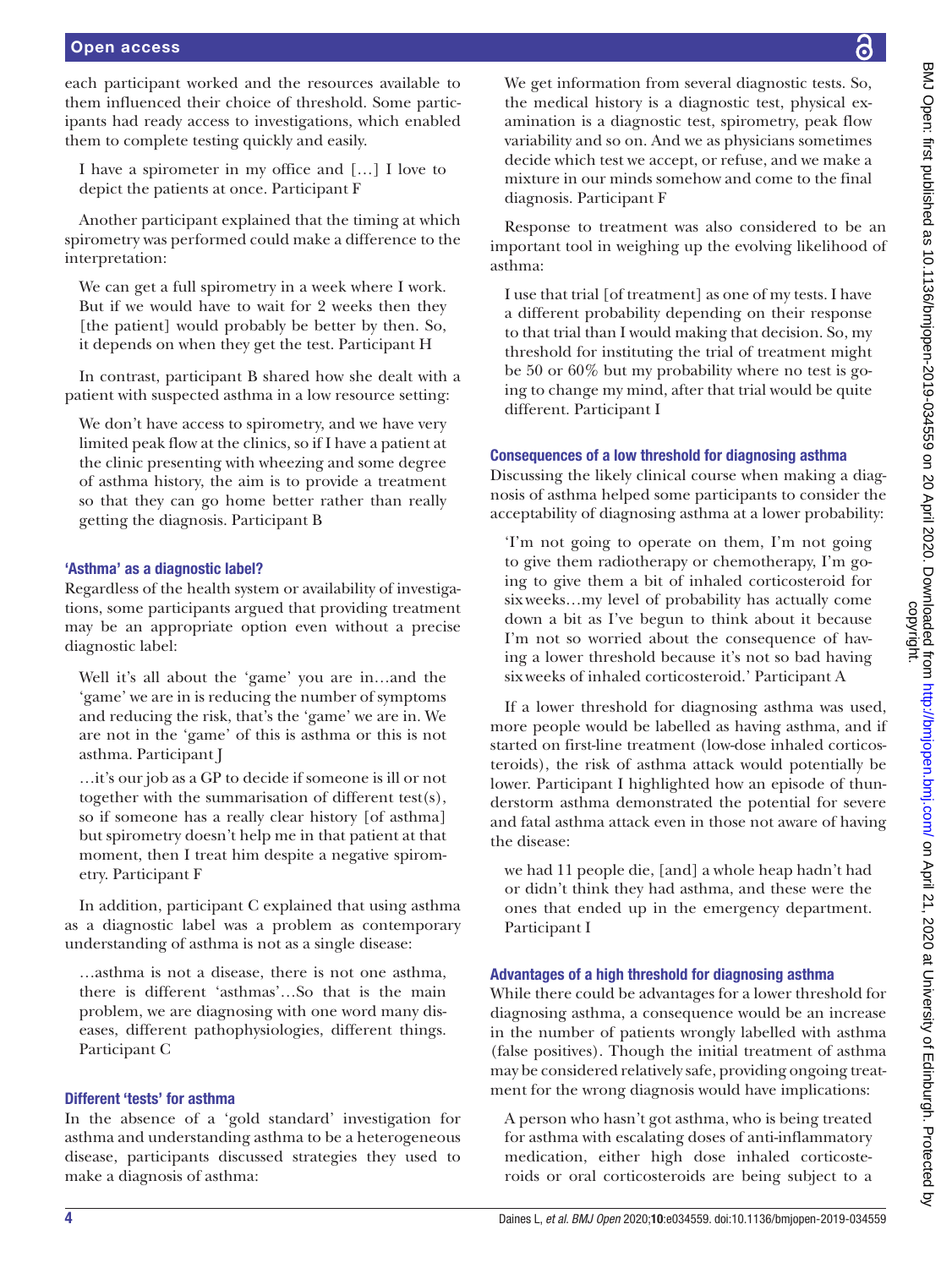medication that isn't going to help them, but they are also not getting treatment for the disease that they have got. So, it's a double whammy. Participant G

If a person was wrongly labelled with asthma, the consequences would also depend on the missed diagnosis that was the cause for the symptoms:

There are no consequences of actually having the wrong diagnosis if the alternative is that she doesn't have any other diagnosis. But if the alternative is that she has a lung embolus, she's dead next day. Participant J

## Safety net of follow-up

As well as considering consequences, participants discussed how confident they would be that a person who had been misdiagnosed would be identified and subsequently correctly diagnosed. In the case of someone starting treatment for asthma, participant D explained that in her context, once a person had been started on a treatment, there would be an opportunity to review the treatment and ultimately check that the diagnosis was correct:

The GP is obliged to send to a specialist to confirm the diagnosis, to review the treatment. I think that is a good thing because the patient comes to me 'just give me another letter to continue the treatment' and I say no, we have to review the diagnosis with spirometry at the clinic and step [treatment] up or down. Participant D

Participant E agreed that it 'might be very nice confirming all your [asthma] diagnoses' but felt it was 'unthinkable' in their country because it would [flood the hospitals]; therefore, review was organised within primary care. For participant B, reviewing patients was harder as they explained often '[people] won't come back'.

In the situation where a person did have asthma, but it had not been identified, participant E felt that '[the diagnosis] can only be recognised and corrected if the patient comes back with symptoms'.

#### Sharing the uncertainty

Participant A elaborated further by explaining that if asthma had been considered but decided against, discussing this uncertainty with a patient felt like 'an easy conversation to have':

I guess most health professionals have a conversation saying 'I don't think this is asthma, if I don't treat you, you may carry on having symptoms for a while but if you don't then it means it wasn't that'…'I won't treat you [just yet] because I want to see whether or not you get better on your own.' Participant A

Dealing with uncertainty and screening for red flags were felt to be common features of general practice:

We have to be able to deal with uncertainty, but also to know very well your red flags… TB, pulmonary embolism and so on. Those are the red flags that we need to have all the time when we think this patient might have asthma but might have something else. And that something else needs to be ruled out for sure and yet still you have to live with uncertainty. That's the rule in general practice. Participant E

# **DISCUSSION** Principal findings

The consensus threshold at which the diagnosis of asthma in primary care was considered high probability was 75%. This figure is the mean value of the threshold score of 10 international primary care-based respiratory interested participants and indicates the level at which participants were comfortable to code an individual with suspected asthma and start a monitored trial of treatment. Taken together with the qualitative data, the value may suggest a compromise between limiting the number of false positives that would be generated by using too low a threshold, and on the other hand, being pragmatic and understanding that as a first-line treatment, low-dose inhaled corticosteroid does not carry high risks if a review can be ensured at which the response to treatment can be assessed and treatment dosages adjusted.

# Strengths and weaknesses

We opted to use modified NGT methodology as we felt a detailed discussion would be best achieved through face-to-face discussion.<sup>17 18</sup> Subsequently, we recruited 10 participants, the suggested number for a modified NGT.<sup>17</sup> We acknowledge that with a small sample, our statistical analysis should be interpreted with caution as it is possible that had the participants been different or discussed the topic on another occasion, the voting may have been different. Using a mixed-methods approach helped to balance our interpretation.

We recruited from IPCRG conference attendees and our sample reflected the majority of conference delegates: doctors working in primary care from around the world with experience and interest in respiratory medicine. As a purposive sample, we achieved views from a range of nations, but the findings may not be applicable to all countries. Despite our efforts, we failed to recruit any nurses to this study. However, unlike in the UK where nurses have a central role, the diagnosis and management of asthma internationally is largely doctor-led. We would have achieved a broader perspective by including secondary/tertiary care clinicians, but we chose not to because the focus of the study was asthma diagnosis in primary care, and health problems such as respiratory symptoms typically present differently between primary and secondary care settings.<sup>[20 21](#page-8-11)</sup>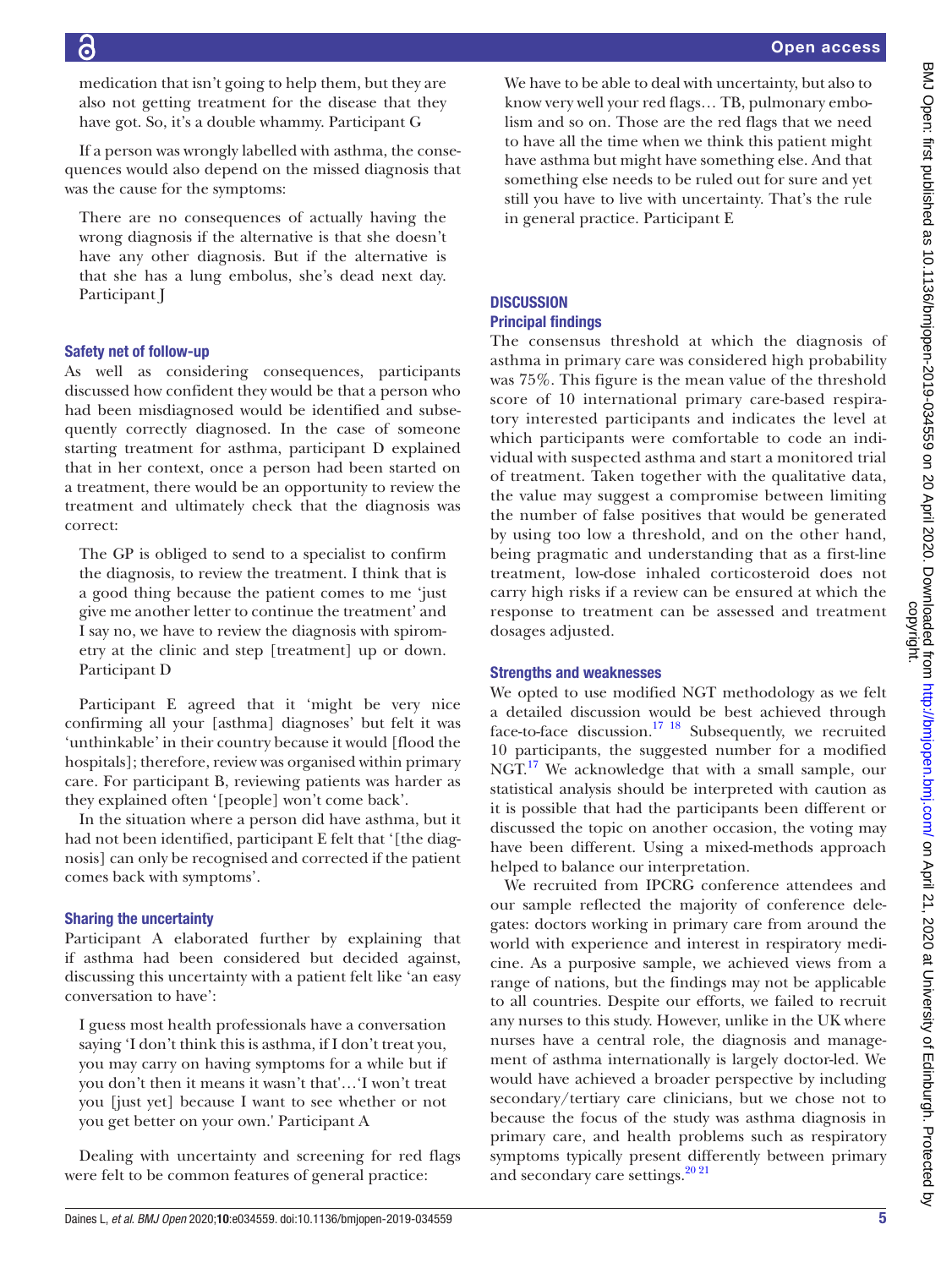# Interpretation

#### Pragmatic practice

Seventy-five per cent was the consensus value for the testtreatment threshold based on 10 participants, and its utility and safety needs to be further investigated before adoption into practice. In the final round of voting, there remained a spread of opinion; three participants voted for 65% and four for 80%. Taken together with the qualitative analysis, we felt that there were two broad groups of opinion. For those opting for a lower threshold, there were a number of reasons that being able to make a diagnosis of asthma at lower probability made sense. First, having a high probability of disease was less important than delivering the right treatment. Understanding asthma to be an umbrella term (ie, not a single disease) raised questions about the validity and value of using asthma as a diagnostic term.[22](#page-8-12) Instead of asthma, 'treatable traits' offer a more personalised approach to classification and management, $^{23}$  and the priority is in delivering the right treatment to the individual. This practical approach to 'making the patient better' was shared by those in lowresource settings who lacked investigations and had little confidence that a patient would return for a review. The pragmatic approach was to exclude serious differential diagnoses (such as tuberculosis (TB) and pulmonary embolus) and to provide treatment for the most likely problem.

Those who chose 80% as a threshold for high probability sought greater confidence that what they were treating had a diagnostic label of asthma. Being able to access the right investigations at the right time was important and provided confidence that the right diagnosis could be achieved. Reducing unnecessary prescription of inhaled corticosteroids was also a priority, with concern that misdiagnosis can lead to escalation of treatment to high-dose therapies.

#### Current guidelines

Currently, there is no definitive evidence to recommend the best approach for diagnosing asthma in clinical settings, and consequently, international guidelines make different recommendations.<sup>4 12 13</sup> The BTS/SIGN (2019) guideline recommends that those at high probability of asthma (defined as those having a clinical assessment 'typical' of asthma and no features to suggest an alternative diagnosis) should be recorded as suspected asthma and should begin a monitored trial of treatment.<sup>12</sup> The recommendation is pragmatic, recognising that in some instances, when the clinical picture is overwhelmingly in favour of asthma, reviewing after a trial of treatment may be the most appropriate course. However, the concept of high probability may be interpreted differently among health professionals and can lead to treatment being started inappropriately rather than seeking to confirm the diagnosis with objective testing, principally spirom-etry with reversibility.<sup>[2](#page-7-4)</sup>

Asthma is a variable condition and demonstration of objective improvement with treatment (bronchodilators,

inhaled steroids and oral steroids) may contribute to the diagnostic assessment. The concept of a 'trial of treatment' has been criticised as potentially leading to commencement of lifelong treatment without a clear diagnosis. Most participants in this study took a different view, considering that commencing treatment as a formal 'trial' was the best way to prevent ongoing inappropriate prescribing. Indeed, it was the recognition that, as primary care clinicians they could ensure a review to assess response and titrate down (and potentially stop) treatment that contributed to a reduction in the testtreatment threshold for some participants. This echoes the structured approach to diagnosis illustrated in the BTS/SIGN (2019) guideline as a gap between a trial of treatment in a patient 'suspected' of having asthma and commencing regular medication.<sup>12</sup> However, if a structured approach to diagnosis is not followed and individuals suspected of having asthma are not reassessed appropriately, poorly undertaken treatment trials may contribute to misdiagnosis, with individuals treated inappropriately and unnecessary medication costs to the healthcare system.<sup>[24](#page-8-14)</sup>

In other guidelines, objective tests form a key part of the diagnostic workup. $4^{13}$  A lack of consistent objective testing (such as spirometry, peak flow and bronchial challenge testing) has been associated with a failure to confirm current asthma,<sup>[2](#page-7-4)</sup> leading to recommendations to shift from a perceived 'no-test culture' in asthma.<sup>22</sup> In this study of participants from different international healthcare settings, the ability to access and perform tests when they were needed varied. Some participants had spirometry in their office, but most had to wait for a period before spirometry could be completed, and one participant had no access to lung function testing. Accordingly, each participant had developed strategies for diagnostic investigation in the context in which they worked.

#### Ensuring follow-up

In this study, the final value for the test-treatment threshold (75%) was lower than the first two rounds of voting. Qualitative analysis of the discussion indicates that following the introductory presentation (before round 2), participants discussed the diagnostic process and were confident that, regardless of the probability threshold they chose, systems could be put in place to ensure patients were reassessed. Whether to correct a false-positive diagnosis and stop treatment or to remedy a false-negative diagnosis if symptoms developed, being able to review a patient was felt to be crucial in confirming (or changing) a diagnosis. Unfortunately, in practice, ensuring the review of individuals can be challenging, meaning that a diagnostic label or treatment response goes unreviewed. Using a suspected asthma code is one way in which patients in whom the diagnosis has not been established may be identified, making it clear to health professionals in the future that the working diagnosis remains unverified.<sup>12</sup>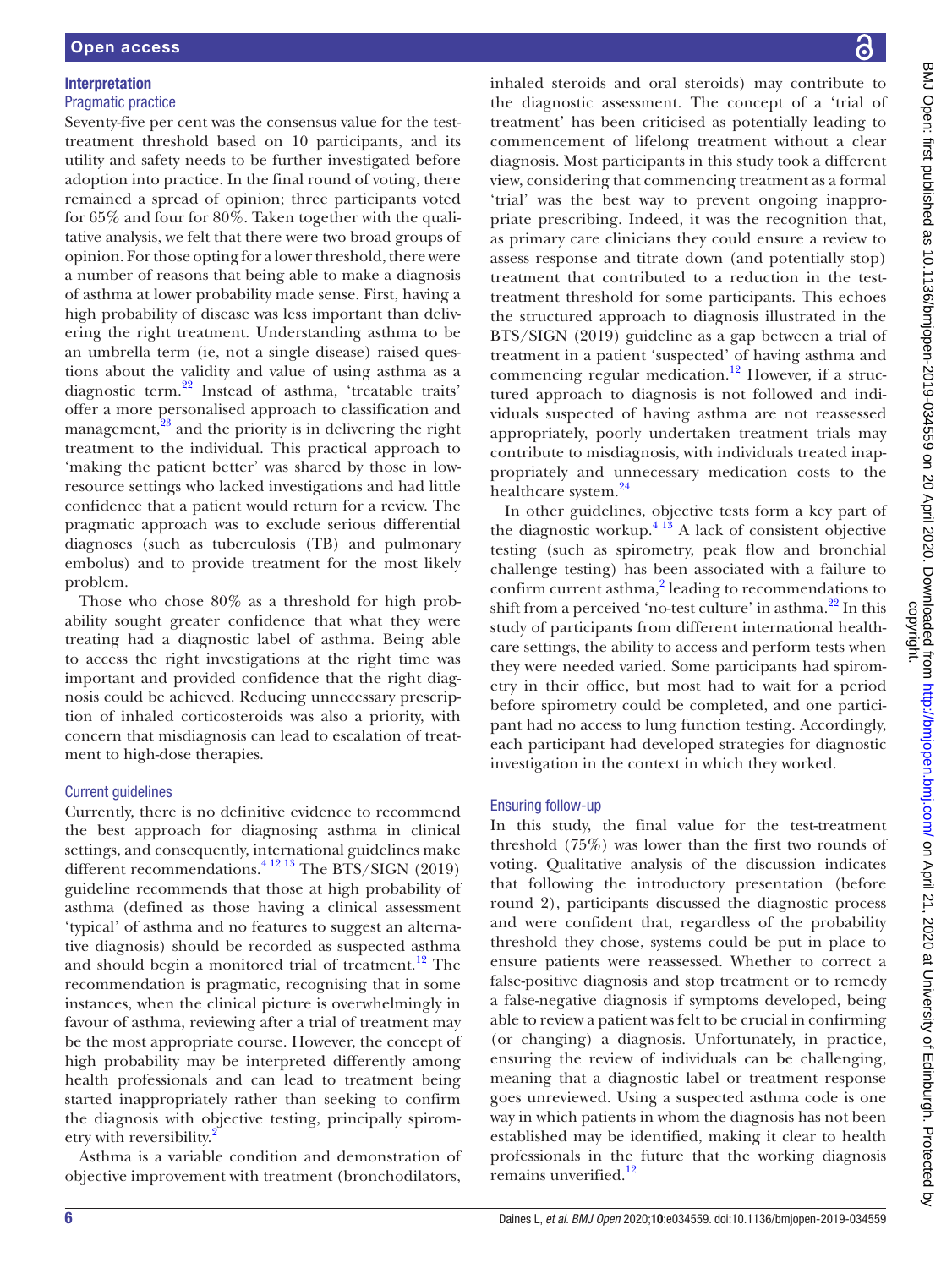## Implications for policy makers, healthcare professionals and researchers

This study demonstrates that approaches for assessing asthma in primary care are strongly influenced by the clinical context in which they occur. However, there are general principles which policy makers should consider to help primary care clinicians improve the accuracy of an asthma diagnosis. Investigations for asthma, such as spirometry, should be accessible and achievable in a timely fashion. In low-resource settings, understanding how best to diagnose asthma with limited availability of investigations is important, $25$  but with increasing technological solutions such as apps to allow lung function testing by mobile phone, $26$  reliable methods to identify variable lung function should become more widespread. In high-resource settings, different healthcare models for achieving diagnostic tests exist, each with advantages and disadvantages. Respiratory testing within practices can be accessible for patients and potentially more straightforward to complete when a patient is symptomatic; however, practices have concerns about the time taken, $^{27}$  and maintaining quality assurance can be resource intensive. Alternatives such as diagnostic referral centres,<sup>[28](#page-8-18)</sup> where a patient may attend for a wider range of tests in a single sitting, provide economies of scale but might lead to a deskilling of primary care practitioners.<sup>[14](#page-8-7)</sup>

Ensuring follow-up of patients during the diagnostic period will require varied solutions across different health systems. In low-resource settings, TB-specific programmes have shown improvements in follow-up after outpatient visits, $29$  and plans to extend these initiatives to other diseases are being attempted as part of wider efforts to improve continuity of care and patient-centred universal health coverage. $30$  In high-resource settings, such as the UK, policy makers and health professionals should consider how follow-up may be affected as continuity in primary care becomes harder to achieve.<sup>[31](#page-8-21)</sup>

Findings from this study will inform the development of a clinical decision support system (CDSS) to aid the diagnostic decision making of asthma by primary care health professionals. In addition to providing a structured approach to diagnosis, a CDSS could also provide strategies to deal with diagnostic uncertainty. Shared decision making is often considered in the context of screening and treatment decisions.<sup>32</sup> Yet, uncertainty may be greater in diagnostic situations as, unlike treatment decisions where an existing condition has been categorised, diagnosis requires clarification of the cause of symptoms, making it more difficult to weigh up the options and to decide on a management course.<sup>32</sup> CDSS and computer screen sharing during a consultation may offer practical solutions; for example, a structured approach guided by a CDSS embedded in the practice computer may change organisational pathways; sharing diagnostic uncertainty with the patient may help in communicating the importance of a review and improve the chances of follow-up.<sup>3334</sup>

# **CONCLUSION**

A probability of 75% was the consensus threshold at which participants in this workshop felt confident to establish the diagnosis of asthma in primary care, although with the caveat that a review of treatment response was essential. Contextual factors, including availability and timing of tests and the ease with which patients could be reviewed, also influenced participants' decision making.

Twitter Luke Daines [@ljdaines](https://twitter.com/ljdaines)

Acknowledgements We are grateful to the International Primary Care Respiratory Group for facilitating the research meeting, to Adeola Akindele for workshop support, to Holly Tibble for help with R and all the workshop participants for taking part.

Contributors HP, LD and ASc conceived the idea for this work, supported by ASh and SL. All authors contributed to the interpretation of the findings. The paper was drafted by LD and HP and revised after feedback from all other authors. All authors have seen and approved the final version.

Funding This work was supported by the Chief Scientist Office (grant number CAF/17/01).

Competing interests LD and HP are on the British Thoracic Society (BTS)/Scottish Intercollegiate Guideline Network (SIGN) asthma guideline development committee. ASh has previously served on the BTS/SIGN Asthma Guideline Committee and currently serves on Global Initiative for Asthma's Scientific Committee. ASc is a member of the Committee of the German National Asthma Guideline (Nationale VersorgungsLeitlinie Asthma (NVL) Asthma).

Patient and public involvement The programme of research benefits from the involvement of users, both patients and professionals, who have provided feedback on the study design, informational material and acted as co-applicants on grants and members of the project steering group.

Patient consent for publication Not required.

Ethics approval The study protocol was reviewed and approved by the University of Edinburgh sponsor (number: AC19047), which recommended that no further ethical review was required.

Provenance and peer review Not commissioned; externally peer reviewed.

Data availability statement No data are available. We do not have consent to share the primary data collected with other researchers.

Open access This is an open access article distributed in accordance with the Creative Commons Attribution Non Commercial (CC BY-NC 4.0) license, which permits others to distribute, remix, adapt, build upon this work non-commercially, and license their derivative works on different terms, provided the original work is properly cited, appropriate credit is given, any changes made indicated, and the use is non-commercial. See: [http://creativecommons.org/licenses/by-nc/4.0/.](http://creativecommons.org/licenses/by-nc/4.0/)

#### ORCID iD

Luke Daines<http://orcid.org/0000-0003-0564-4000>

#### <span id="page-7-0"></span>**REFERENCES**

- 1 van Schayck CP, Chavannes NH. Detection of asthma and chronic obstructive pulmonary disease in primary care. *[Eur Respir J Suppl](http://dx.doi.org/10.1183/09031936.03.00040403)* 2003;39:16S–22.
- <span id="page-7-4"></span>2 Aaron SD, Vandemheen KL, FitzGerald JM, *et al*. Reevaluation of diagnosis in adults with physician-diagnosed asthma. *[JAMA](http://dx.doi.org/10.1001/jama.2016.19627)* 2017;317:269–79.
- 3 Looijmans-van den Akker I, van Luijn K, Verheij T. Overdiagnosis of asthma in children in primary care: a retrospective analysis. *[Br J Gen](http://dx.doi.org/10.3399/bjgp16X683965)  [Pract](http://dx.doi.org/10.3399/bjgp16X683965)* 2016;66:e152–7.
- <span id="page-7-1"></span>4 Global Initiative for Asthma. Global strategy for asthma managment and prevention, 2019. Available:<www.ginasthma.org>
- <span id="page-7-2"></span>5 Osborne ML, Pedula KL, O'Hollaren M, *et al*. Assessing future need for acute care in adult asthmatics: the profile of asthma risk study: a prospective health maintenance organization-based study. *[Chest](http://dx.doi.org/10.1378/chest.05-3084)* 2007;132:1151–61.
- <span id="page-7-3"></span>6 Schneider A, Gindner L, Tilemann L, *et al*. Diagnostic accuracy of spirometry in primary care. *[BMC Pulm Med](http://dx.doi.org/10.1186/1471-2466-9-31)* 2009;9:31.